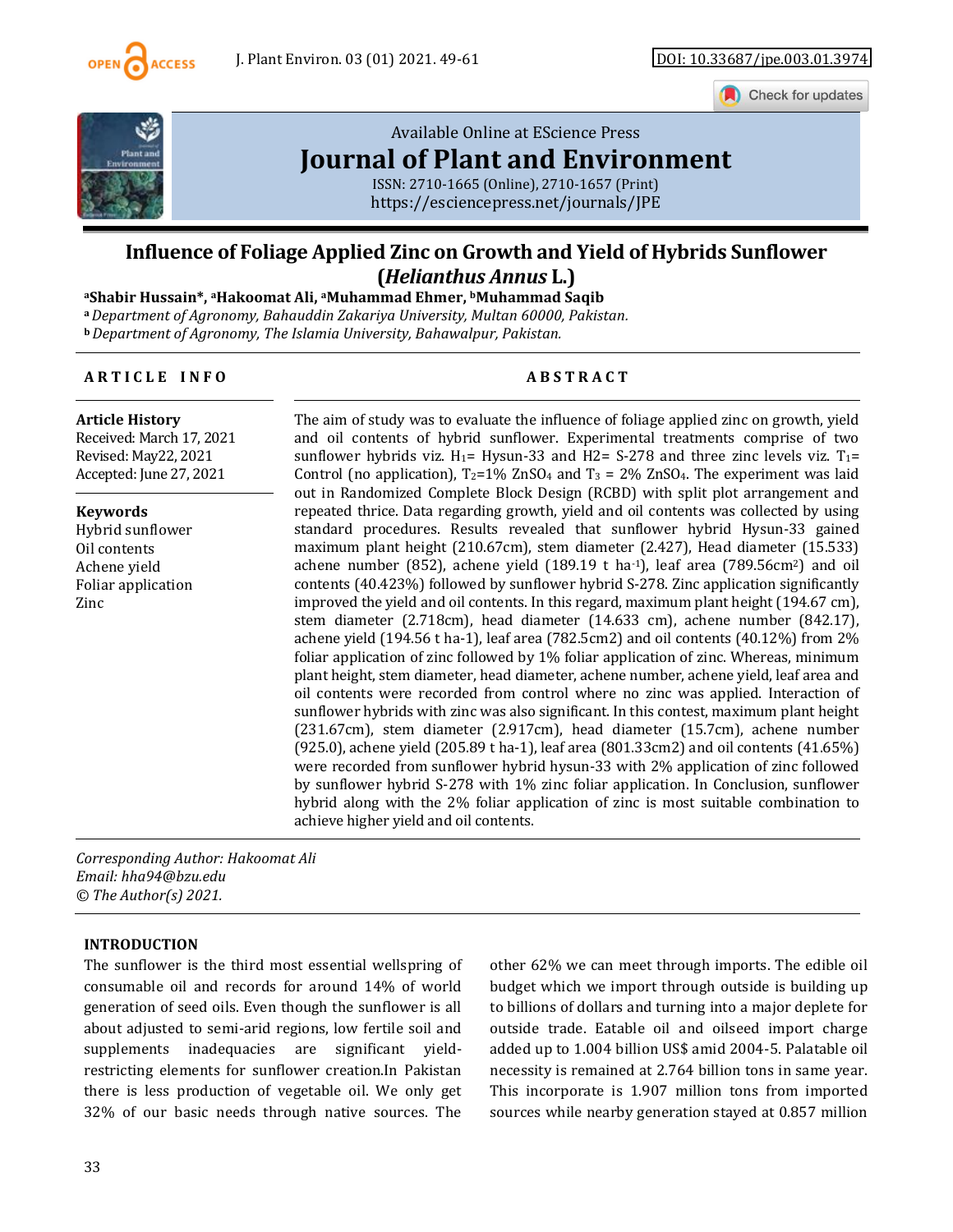tons. Request of palatable oil is expanding at a rate 5.16% every year. At this, our yearly prerequisite would be 3.555 million tons following 5 years and if neighborhood creation is not increment quickly yearly import bill will raise to 1.291 billion dollars.

In Pakistan, we get edible oil through rapeseed. Cotton, mustard, sesame and ground nut, modified as conventional and sunflower, soybean and safflower now presentation as non-conventional oilseed crops. Cotton is real wellspring of consumable oil. Oil commitment from cotton seed was 62.54% of aggregate household eatable oil creation in the nation (GOP,2006) yet cotton is essentially produce for its fiber oil with eatable oil as by item. It is not reared for oil since its seed oil substance is contrarily corresponded with fiber. Therefore, reproducing cotton for expanding oil substance is counter financial (PODB, 1997). Rapeseed and mustard are main winter, oil seed trim and constituted around 7.47% of local oil generation (GOP, 2006). Rapeseed and mustard oil can't be utilized more than 5% for oil mixing in ghee formation because of presence of high erucic corrosive and glucosinolates (PODB, 1995). Subsequently we should scan for nonordinary oil seed products, for example, sunflower, soybean and safflower. In spite of the fact that soybean appreciate a considerable measure of generation advantage yet because of preparing at conventional expeller plant, soybean and safflower contribute a little(less than 1%) towards assembling oil deficiency.

Sunflower is a produce that has a significant yield in an extensive variety of conditions and the world need the consumable vegetable oils as a fundamental prerequisite and it is a standout amongst the most vital oil seeds. Additionally, it is considered as the fifth most critical wellspring of eatable oil after soybean, cotton, canola and peanuts. Sunflowers have low cholesterol and a high substance of polyunsaturated unsaturated fats, with the goal that its oil has an excellent. In spite of the huge capacity in the creation of oilseeds, little advance has been accomplished in this field. As of late, because of the nation's requirement for oil, sunflower can be reflected as an imperative modern and oily plant.

Zinc shortage in plants cause usual signs; conversely, due to Zn deficiency the crop growth reduces up to 50%. Zinc deficit indications occur in numerous crops usually seem in twenty-eight days, ancient florae on elder and younger foliage. The symptoms are faded patches in between two zones of mature vegetation. The new plants develop less in mass also frequently named as "slight foliage". In much scarcity, the distance between two nodes becomes very short, then all leaves show to derive since similar tip, then it known such as "rosetting". Oil producing harvests such as groundnut or soybean display alike indications at primary phases of progress. The overall deficit signs of Zn on several oil forming produces was studied by Murthy (2011). In India's oil seed crop, the sub terminal leaves show light brown necrotic spots while in sesame and sunflower the shortage signs first seem on middle leaves as loss of green shading, trailed by advancement of darker spots, which develop between the veins. Zinc-insufficient plants are hindered and create little, thin grains. Antagonistic soil conditions, for example, expanding event of dry season spells or saltiness irritate Zn insufficiency issue in edit plants (Bagci *et al.,* 2007). These abiotic stresses/antagonistic soil conditions prompt obstructed development of plants and moderate root action, bringing about a repressed spatial accessibility of Zn. Main considerations in charge of increment in frequencies of Zn inadequacy incorporate extensive Zn expulsion because of high product yields and escalated trimming framework, lesser use of natural composts, utilization of high examination manures, expanded utilization of phosphatic composts bringing about phosphorus (P)- prompted Zn lack and the utilization of low quality water system without satisfactory seepage (Prasad, 2006).

Often unusual, zinc toxicity can take place when its levels in the tissue surpass 200 ppm. Its signs are seen as reduced leaf size, chlorosis in fresher leaves, necrotic leaf tips, and growth of the entire plant is stopped, and/or less root growth. Further, surplus zinc found in the growing medium can strive with plant consumption of iron, manganese, phosphorous or copper and can affect their insufficiency in plant material.

Zinc is much accessible for plant intake when the pH is less for growing medium; subsequently if harmful of zinc is occurred, check the pH and levels of Zn inside the growing zone. Zinc can be present in top rank in several water bases and can be selected, when the water interacts with new spur metal, surfaces. Previously testing tissue, clean the leaves first as precise fungicides which has zinc as an active ingredient, that is added to the zinc ranks in tissue test results.

Keeping in view the above discussion it is clear that no significant work has been done on foliage applicant of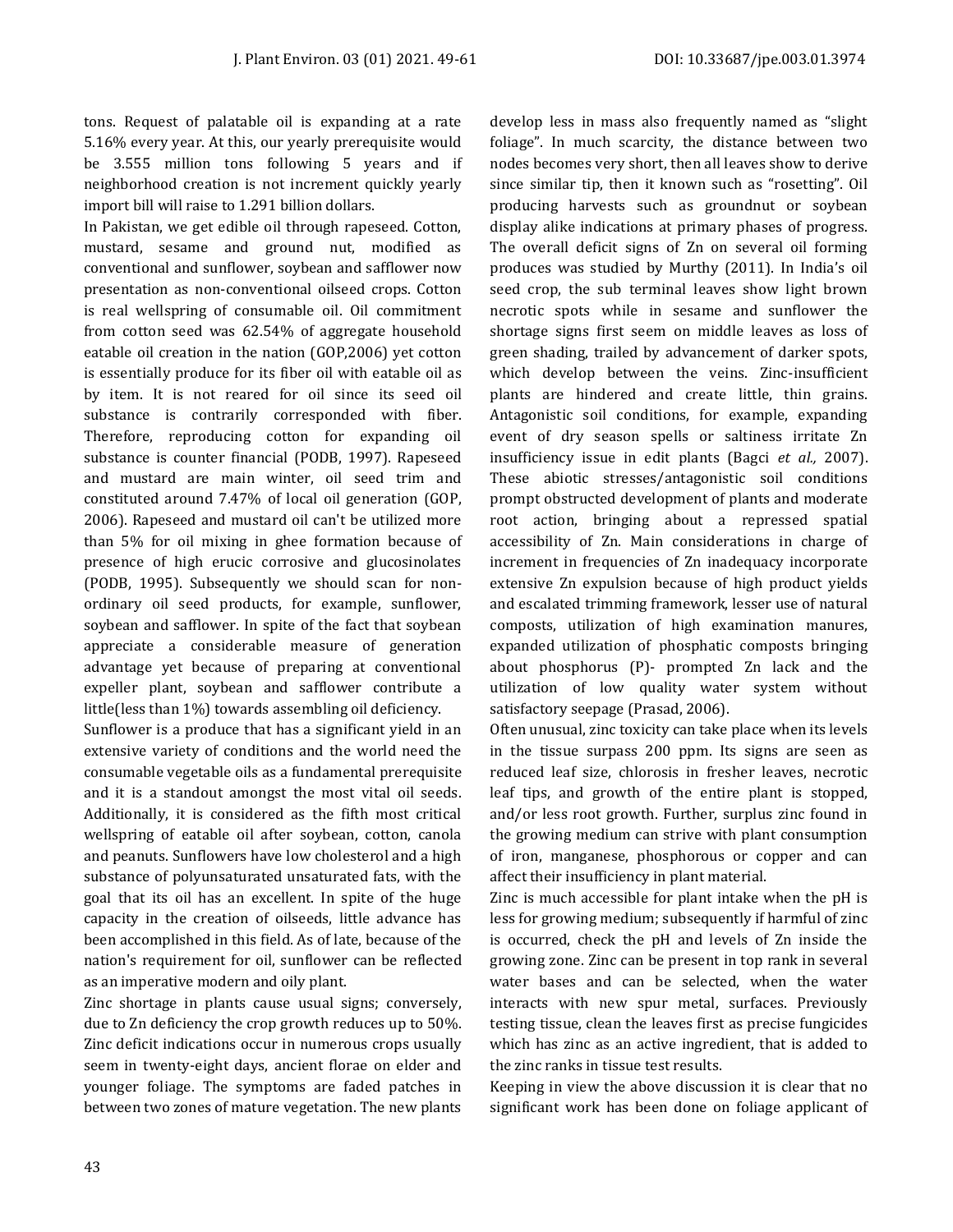zinc on sunflower hybrids. It is hypothesized that foliage application of zinc would enhance the growth, yield and oil quality of sunflower. This study was aim to evaluate the role of foliage applied zinc on growth, yield and oil quality of various sunflower hybrids.

#### **METHODS AND MATERIAL**

The seeds of sunflower hybrids (Hysun-33 and S-278) were bought from ICI, Pvt. Ltd and Syngenta Pvt. Ltd. Multan Pakistan respectively. Randomized Complete Block Design (RCBD) with split plot arrangement was employed during the course of study and repeated thrice.

Experimental treatments comprise of two sunflower hybrids viz. Hysun-33 and S-278and three zinc application levels viz.  $Zn_0$ = control conditions,  $Zn_1=1\%$  $\text{ZnSo}_4$  and  $\text{Zn2}= 2\%$  Znso<sub>4</sub>. The experiment was done at 16 March, 2016 to know the foliage application of zinc on growth and yield of sunflower hybrids. Soil was prepared by tractor mounted 2-3 cultivation follow by planking. Furrows were made with the help of ridger and then water was given to the land and seeds were dibbled with hand on the ridges. Irrigation was applied after 3-4 days depending on weather conditions. Zinc application was done at flowering stage.

For plant protection, pest scouting was done after a week. The attack of armyworm was observed for which Luferon was applied. Weeds are also removed manually.

#### **Evaluation of Agronomic Parameters**

The height of five plants randomly selected was measured with measuring tape from base of plant to point of oneattachment of stem. Same plants were used to measure stem diameter and head diameter from every plot and their size were taken with help of scale and their average were taken. Then these heads were threshed individually and their achenes were counted and then average was taken. 1000-achenes were counted and then weight was taken separately from each plot to get 1000-achene weight. Plants from unit area from each plat were harvested manually. Harvested plants were dried under sunshine and weight was taken along with the heads (achenes) to get biological yield. The heads were separated and threshed to get achene yield from each plot. Harvest index was calculated as proportion of achene yield to biological yield and expressed in percentage. Leaf area was measured with

help of leaf area meter, five plants were taken randomly from each plot and its average is taken.

Oil percentage was measured by using Soxhlet Fat extraction method. 10 g seeds were oven dried for 8 hours at 105<sup>0</sup> C to get dry weight. Then 5 g dry seeds were and it was coffee grounded in mill. The grinded seeds were taken oin the already weighed thimbles and weighed to get toal weight. These thimbles were sited in extractors. After this six round bottom flasks of 250ml size were weighed connected to the extractor. Then solvent was added to these flask and placed on heating mantle attach with the condenser. These flask were heated and its extraction would continue for at least 6 hours. After this, stopped extraction and all the solvent would be taken in Soxhlet extractor. Then cool the apparatus for 1 hour. After cooling, weight of flask and oil was taken together. Oil percentage was calculated with the following formula;

% Oil = weight of flask + oil

− weight of flask/ weight of flask + seed − weight of flask

#### **Statistical Analysis**

The data collected were analyzed statistically by using Statistix 8.1 software on computer and Least Significant Difference (LSD) test at 5 % was employed to compare the treatments means (Steel *et al*., 1997).

#### **RESULTS AND DISCUSSION**

#### **Plant height**

Different sunflower hybrid differs highly significantly for plant height. (Table 1) Likewise the influence of Zinc application was also highly significant for plant height. (Table 1). While interaction of Hybrid with Zinc level was also highly significant for plant height. (Table 1) Sunflower hybrid (Hysun-33) had more plant height (210.67 inch) then the hybrid (S-278) which was (146.67 inch). Among different zinc levels, maximum plant height was observed from application of ZnSO4 (2%) followed by no application of  $\text{ZnSO}_4$  whereas minimum plant height (162.00 inch) was found from application of  $ZnSO_4$  (1%). (Table 2). 2%  $ZnSO_4$  has maximum achene number (134.67 inch) in Hybrid (Hysun-33) followed by 2% ZnSO4 in hybrid S-278. It was also observed that Hysun 33 (210.67 inch) has high plant height as compare to (146.67 inch) S-278 (Figure 1).

Table 1. Analysis of variance for plant height as influenced by different levels of Zinc on sunflower hybrids.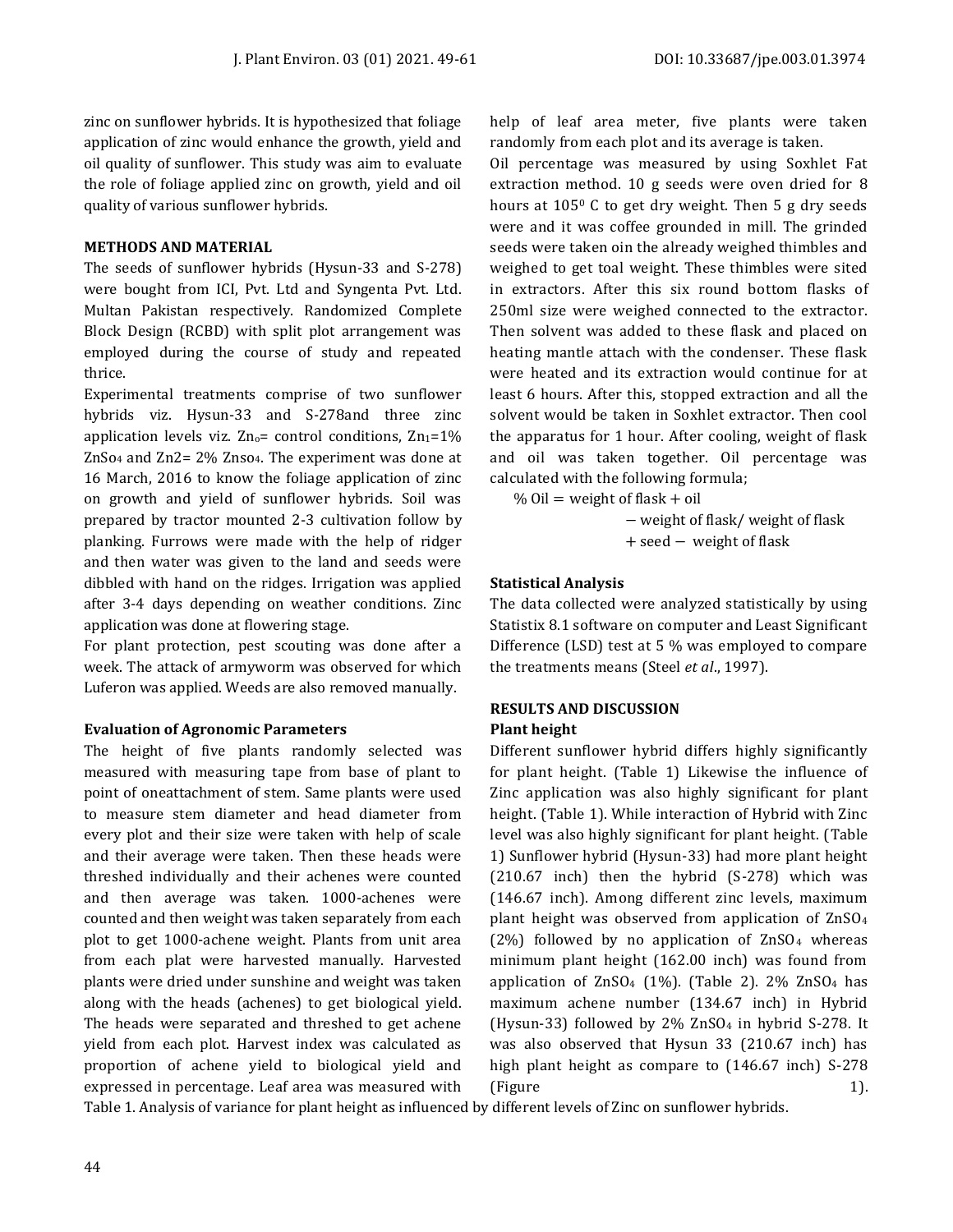| <b>SOV</b>  | DF | MS      | <b>P-VALUE</b> |
|-------------|----|---------|----------------|
| Hybrid(H)   |    | 18432.0 | $0.0000**$     |
| Zinc(Zn)    |    | 1602.7  | $0.0000**$     |
| Hybrid*Zinc |    | 140.7   | $0.0011**$     |

\*\*= Highly significant, \*=Significant, NS=Non-significant

|                 | To-Non             | $T1-1\%$ ZnSO <sub>4</sub> | T2-2%ZnSO <sub>4</sub> |          |
|-----------------|--------------------|----------------------------|------------------------|----------|
| Hysun- $33(H1)$ | 189.33 c           | 211.00 h                   | 231.67 a               | 210.67 A |
| $S-278(H2)$     | 134.67 f           | 147.67 e                   | 157.67 d               | 146.67 B |
|                 | 162.00 $\degree$ C | 179.33 B                   | 194.67 A               |          |
|                 | LSD Value 0.05     | Zinc 2.228                 | Zinc *Hybrid $5.6661$  |          |
|                 |                    |                            |                        |          |

Letters sharing same letter did not differ significantly at P < 0.05.



Figure 1. Comparison of plant height of sunflower hybrids as influenced by zinc application.

#### **Stem Diameter**

Different sunflower hybrid differs highly significantly for stem diameter. (Table 3) Likewise the influence of Zinc application was also highly significant for stem diameter. (Table 3) While interaction of Hybrid with Zinc level was non- significant for 1000 achene weight. (Table 3) Sunflower hybrid (S-278) had more (2.8267 cm) then the hybrid (Hysun-33) which was (2.4278 cm). Among different zinc levels, maximum stem diameter was observed from application of ZnSO4 (2%) followed by 1% ZnSO4 whereas minimum stem diameter (2.5417 cm) was found from control where no application was done. (Table 4). 2% ZnSO4 has maximum stem diameter (2.9167 cm) in Hybrid (S-278) followed by  $1\%$  ZnSO<sub>4</sub> in hybrid S-278. Minimum stem diameter was (2.3367 cm) recorded from control condition in hybrid (Hysun-33). (Table 4.4). From Figure 2 it is concluded that V2 (2.8267 cm) has high stem diameter as compare to V2 (2.4278 cm). So, it is noted that Hysun-33 more diameter than S-278.

Table 3. Analysis of variance for stem diameter as influenced by different levels of Zinc on sunflower hybrids.

| <b>SOV</b>  | DF | MS      | <b>P-VALUE</b> |
|-------------|----|---------|----------------|
| Hybrid(H)   |    | 0.71601 | $0.0000**$     |
| Zinc(Zn)    |    | 0.04696 | $0.0000**$     |
| Hybrid*Zinc | ⊷  | 0.00016 | 0.8173NS       |

\*\*= Highly significant, \*=Significant, NS=Non-significant

Table 4. Influence of different levels of foliage applied zinc on stem diameter of various sunflower hybrids.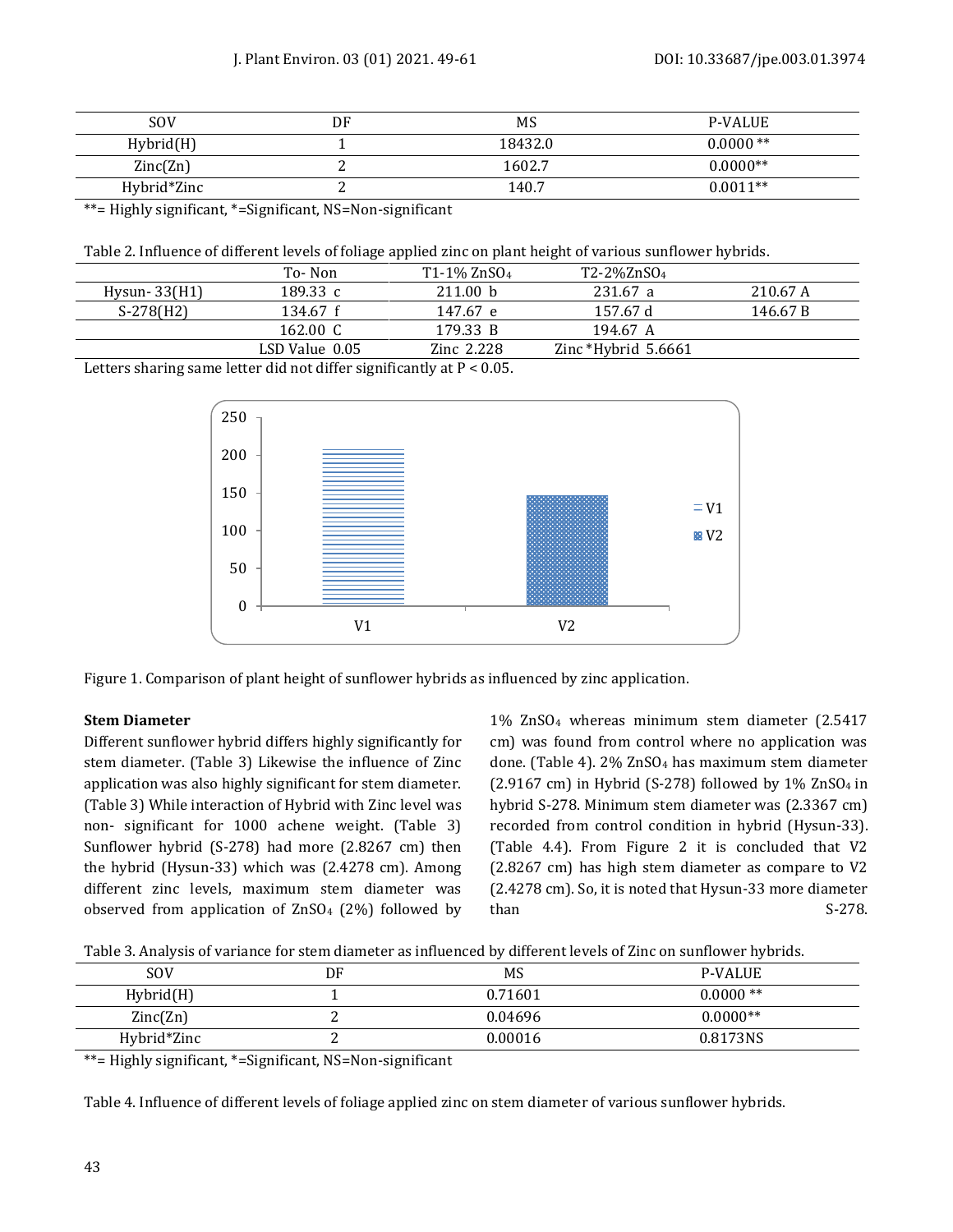|                | To-Non         | $T1-1\%$ ZnSO <sub>4</sub> | T2-2%ZnSO <sub>4</sub> |          |
|----------------|----------------|----------------------------|------------------------|----------|
| $Hysun-33(H1)$ | 2.3367f        | 2.4267 e                   | 2.5200c                | 2.4278 B |
| $S-278(H2)$    | 2.7467 d       | 2.8167 h                   | 2.9167 a               | 2.8267 A |
|                | 2.5417 C       | 2.6217 B                   | 2.7183 A               |          |
|                | LSD Value 0.05 | Zinc 2.228                 | Zinc *Hybrid $0.3337$  |          |

Letters sharing same letter did not differ significantly at P < 0.05





#### **Head diameter**

Different sunflower hybrid differs highly significantly for Head diameter. (Table 5) Likewise the influence of Zinc application was also highly significant for Head diameter. (Table 5) While interaction of Hybrid with Zinc level was also highly significant for Head diameter. (Table 5) Sunflower hybrid (Hysun-33) had more Head diameter (15.533cm) then the hybrid (S-278) which was (13.637cm). Among different zinc levels, maximum Head diameter was observed from application of  $ZnSO<sub>4</sub>$  (2%) followed by 1% ZnSO4 whereas minimum Head diameter (14.512cm) was found from control where no application was done. (Table 6). 2% ZnSO4 has maximum Head diameter (15.700cm) in Hybrid (Hysun-33) followed by 2% ZnSO4 in hybrid S-278. Minimum Head was diameter (13.403cm) recorded from control condition in hybrid S-278 (Table 4.6). From Figure3 it is concluded that V1 (15.533 cm) has

high head diameter as compare to V2 (13.637 cm). So, it is noted that Hysun-33 more head diameter than S-278.

| Table 5. Analysis of variance for head diameter as influenced by different levels of Zinc on sunflower hybrids. |  |  |
|-----------------------------------------------------------------------------------------------------------------|--|--|
|                                                                                                                 |  |  |

| <b>SOV</b>  | DF | MS      | <b>P-VALUE</b> |
|-------------|----|---------|----------------|
| Hybrid(H)   |    | 16.1881 | $0.0000**$     |
| Zinc(Zn)    |    | 0.3805  | $0.0023**$     |
| Hybrid*Zinc |    | 0.305   | 0.4206 NS      |

\*\*= Highly significant, \*=Significant, NS=Non-significant

|  | Table 6. Influence of different levels of foliage applied zinc on head diameter of various sunflower hybrids. |
|--|---------------------------------------------------------------------------------------------------------------|
|  |                                                                                                               |

|                 | To-Non                                                                                                                                                                                                                                                                                                      | T1-1% ZnSO <sub>4</sub> | T2-2%ZnSO <sub>4</sub> |           |  |
|-----------------|-------------------------------------------------------------------------------------------------------------------------------------------------------------------------------------------------------------------------------------------------------------------------------------------------------------|-------------------------|------------------------|-----------|--|
| Hysun- $33(H1)$ | 15.200 b                                                                                                                                                                                                                                                                                                    | 15.700 a                | 15.700 a               | 15.533 A  |  |
| $S-278(H2)$     | 13.403 d                                                                                                                                                                                                                                                                                                    | 13.647 cd               | 13.867 c               | 13.637 AB |  |
|                 | 14.512 A                                                                                                                                                                                                                                                                                                    | 14.580 A                | 14.663 A               |           |  |
|                 | LSD Value 0.05                                                                                                                                                                                                                                                                                              | $\rm Zinc$ 2.22B        | Zinc *Hybrid $0.2311$  |           |  |
|                 | $\mathbf{r}$ , $\mathbf{r}$ , $\mathbf{r}$ , $\mathbf{r}$ , $\mathbf{r}$ , $\mathbf{r}$ , $\mathbf{r}$ , $\mathbf{r}$ , $\mathbf{r}$ , $\mathbf{r}$ , $\mathbf{r}$ , $\mathbf{r}$ , $\mathbf{r}$ , $\mathbf{r}$ , $\mathbf{r}$ , $\mathbf{r}$ , $\mathbf{r}$ , $\mathbf{r}$ , $\mathbf{r}$ , $\mathbf{r}$ , | .                       |                        |           |  |

Letters sharing same letter did not differ significantly at P < 0.05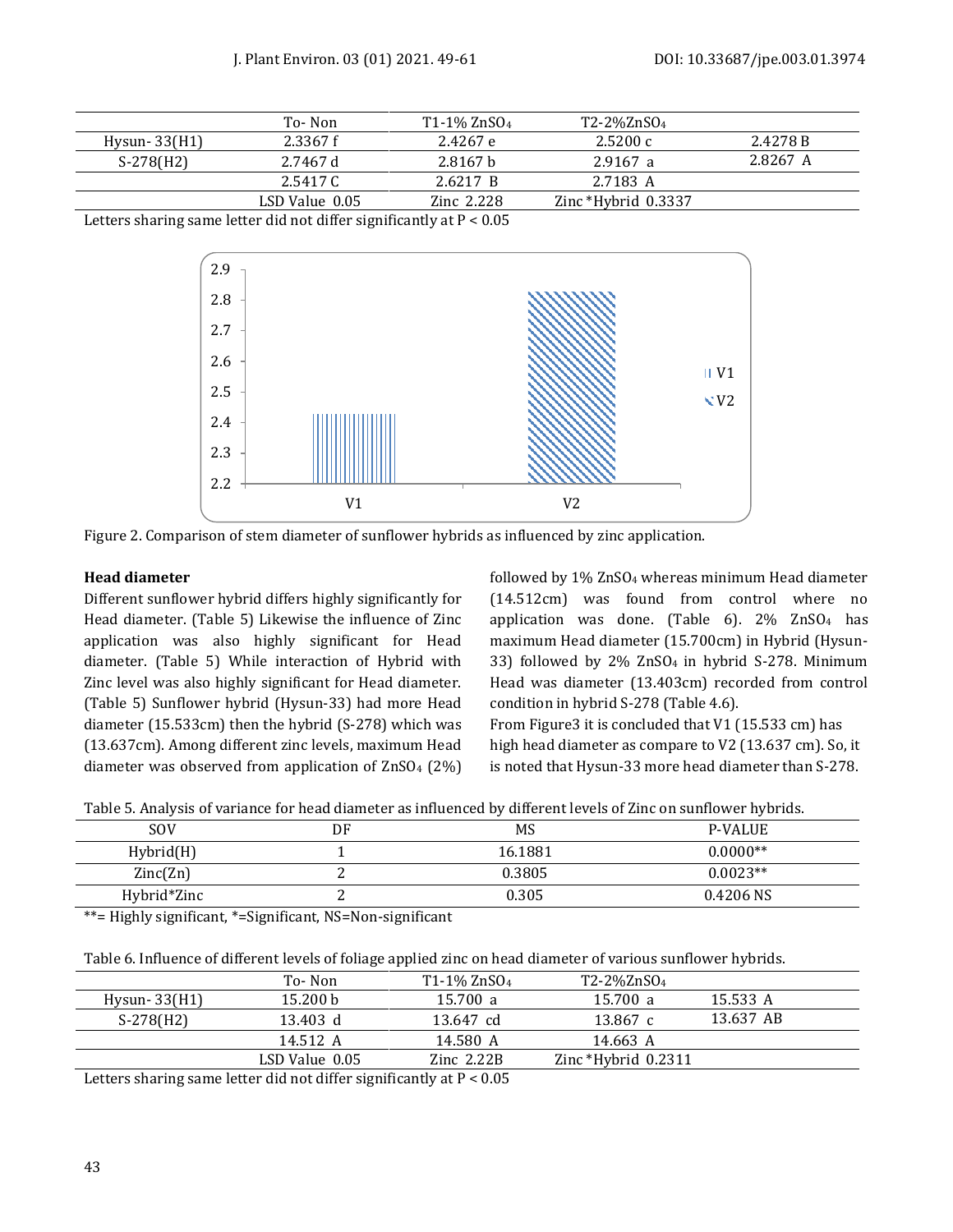



#### **Achene Number**

Different sunflower hybrid differs highly significantly for achene number. (Table 7) Likewise the influence of Zinc application was also highly significant for achene number. (Table 7) While interaction of Hybrid with Zinc level was also highly significant for achene number. (Table 7). Sunflower hybrid (Hysun-33) had more achene number (852.00 number) then the hybrid (S-278) which was (812.56 number). Among different zinc levels, maximum achene number was observed from application of ZnSO4 (2%) followed by 1% ZnSO4 whereas minimum achene number (825.00 number) was found from control where no application was done. (Table 8).From figure 4 it is concluded that V1 (852.00 numbers) has high number of achene as compare to (812.56 numbers). So, it is noted that Hysun-33 more achene than S-278.

| Table 7. Analysis of variance for achene number as influenced by different levels of Zinc on sunflower hybrids. |  |  |  |
|-----------------------------------------------------------------------------------------------------------------|--|--|--|
|                                                                                                                 |  |  |  |

| SOV         | DF | MS      | <b>P-VALUE</b> |
|-------------|----|---------|----------------|
| Hybrid(H)   |    | 7001.4  | $0.0000**$     |
| Zinc(Zn)    |    | 22634.4 | $0.0000**$     |
| Hybrid*Zinc |    | 9.49    | $0.0049**$     |

\*\*= Highly significant, \*=Significant, NS=Non-significant

Table 8. Influence of different levels of foliage applied zinc on achene number of various sunflower hybrids.

|                | To- Non        | $T1-1\%$ ZnSO <sub>4</sub> | T2-2%ZnSO <sub>4</sub> |          |
|----------------|----------------|----------------------------|------------------------|----------|
| $Hvsun-33(H1)$ | 789.33 e       | 841.67 с                   | 925.00 a               | 852.00 A |
| $S-278(H2)$    | 751.67 f       | 824.33 d                   | 861.67 b               | 812.56 B |
|                | 825.00 B       | 829.67 B                   | 842.17 A               |          |
|                | LSD Value 0.05 | $\rm Zinc$ 2.22B           | Zinc Hybrid 11.78      |          |
|                |                |                            |                        |          |

Letters sharing same letter did not differ significantly at P < 0.05



Figure 4. Comparison of achene number of sunflower hybrids as influenced by zinc application.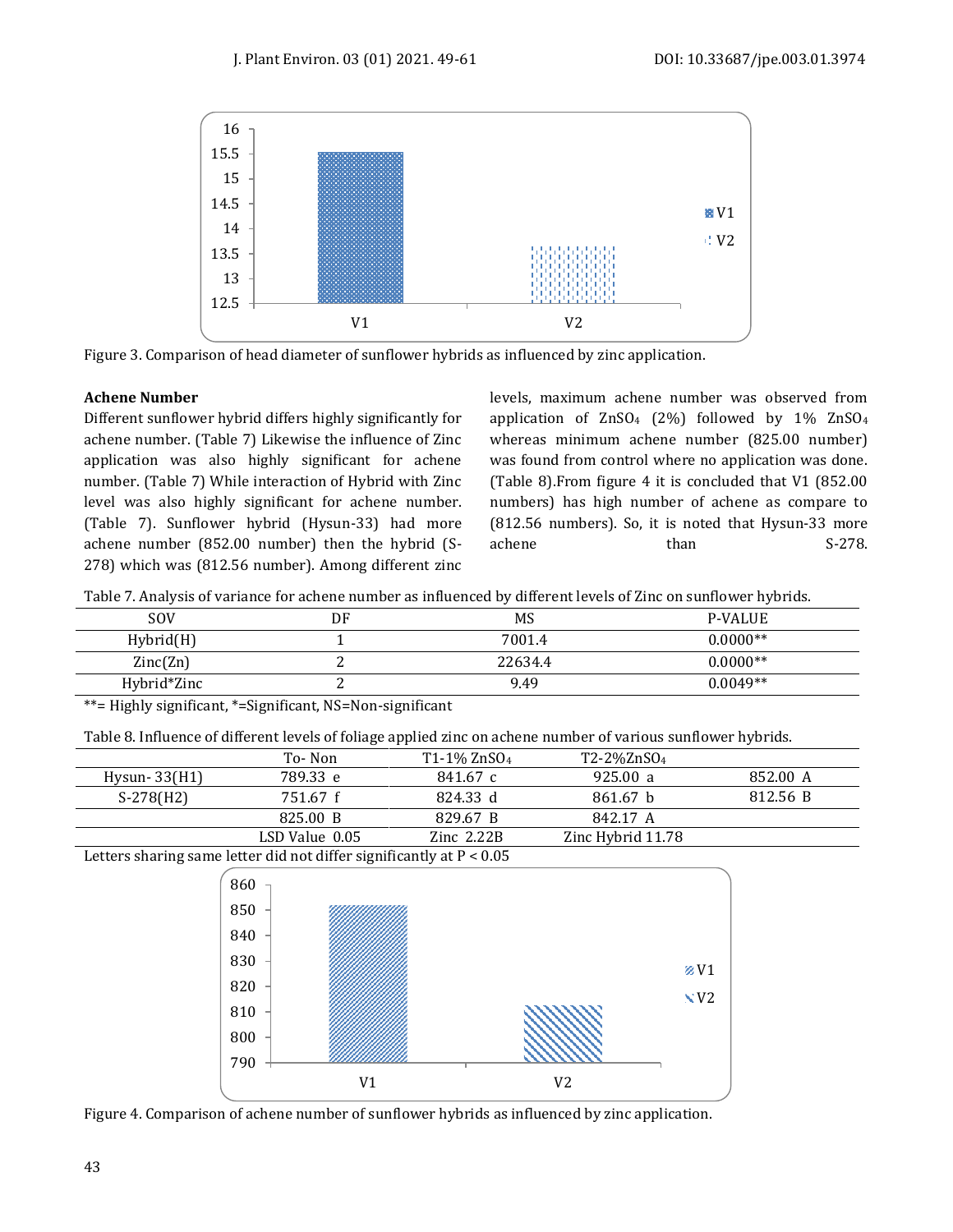#### **1000 Achene Weight**

Different sunflower hybrid differ highly significantly for 1000 achene weight. (Table 9) Likewise the influence of Zinc application was also highly significant for 1000 achene weight. (Table 9) While interaction of Hybrid with Zinc level was non- significant for 1000 achene weight. (Table 9) Sunflower hybrid (S-278) had more (56.011 g) then the hybrid (Hysun-33) which was (52.711 g). Among different zinc levels, maximum 1000 achene weight was observed from application of ZnSO4 (2%) followed by 1% ZnSO4 whereas minimum 1000 achene weight (50.617 g) was found from control where no application was done. (Table 4.10).  $2\%$  ZnSO<sub>4</sub> has maximum 1000 achene weight (58.333 g) in Hybrid (S-278) followed by 1% ZnSO4 in hybrid S-278. Minimum 1000 achene weight was (50.617 g) recorded from control condition in hybrid (Hysun-33). (Table 10). From figure 5 it is concluded that V2 (56.011 g) has high 1000 achene weight as compare to V1(52.711 g). So, it is noted that Hysun-33 more achene weight than S-278.

Table 9. Analysis of variance for 1000 achene weight as influenced by different levels of Zinc on sunflower hybrids.

| <b>SOV</b>  | DF | MS      | <b>P-VALUE</b> |
|-------------|----|---------|----------------|
| Hybrid(H)   |    | 49.0050 | $0.0000**$     |
| Zinc(Zn)    | ∸  | 31.8610 | $0.0000**$     |
| Hybrid*Zinc | ⊷  | 0.441   | 0.0805NS       |
|             |    |         |                |

\*\*= Highly significant, \*=Significant, NS=Non-significant

Table 10. Influence of different levels of foliage applied zinc on 1000 achene weight of various sunflower hybrids.

|                                                                         | To-Non         | $T1-1\%$ ZnSO <sub>4</sub> | T2-2%ZnSO <sub>4</sub> |          |
|-------------------------------------------------------------------------|----------------|----------------------------|------------------------|----------|
| $Hysun-33(H1)$                                                          | 50.617f        | 52.483 e                   | 55.033 c               | 52.711 B |
| $S-278(H2)$                                                             | 53.533 d       | 56.167 h                   | 58.333 a               | 56.011 A |
|                                                                         | 52.075 C       | 54.325 B                   | 56.683 A               |          |
|                                                                         | LSD Value 0.05 | Zinc 2.228                 | Zinc *Hybrid $0.3337$  |          |
| Latters abortu a game latter did not differ significantly at $D \neq 0$ |                |                            |                        |          |

Letters sharing same letter did not differ significantly at P < 0.05





#### **Oil Content**

Different sunflower hybrid differ highly significantly for oil content. (Table 11) Likewise the influence of Zinc application was also highly significant for oil content. (Table 11) While interaction of Hybrid with Zinc level was also highly significant for oil content. (Table 11) Sunflower hybrid (Hysun-33) had more oil content (40.423%) then the hybrid (S-278) which was (39.481%). Among different zinc levels, maximum oil content, was observed from application of ZnSO4 (2%) followed by 1% ZnSO4 whereas minimum oil content (39.748%) was found from control where no application was done. (Table 12). 2% ZnSO4 has maximum oil content (41.650%) in Hybrid (Hysun-33) followed by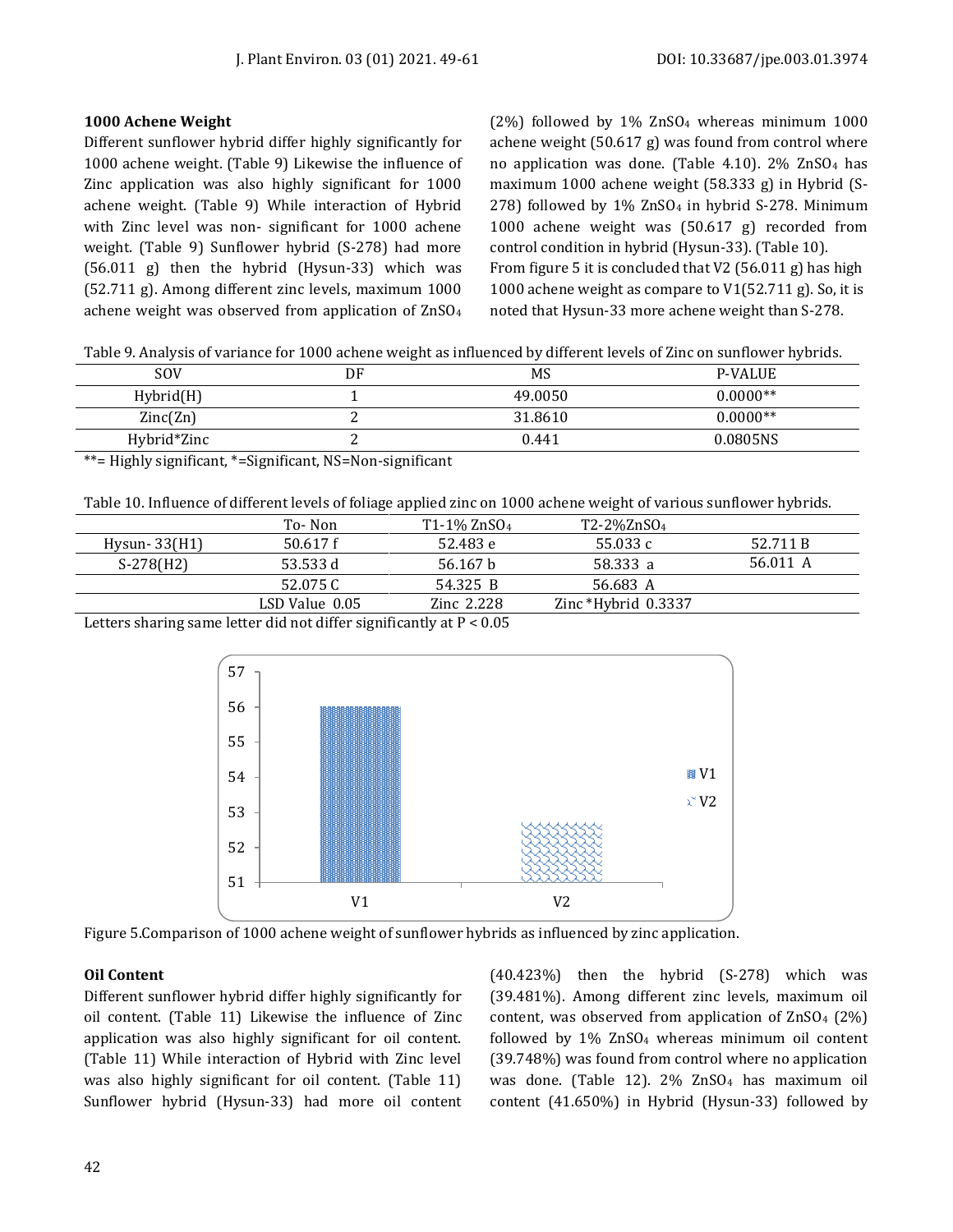2% ZnSO4 in hybrid S-278. Minimum oil content was (38.853%) recorded from control condition in hybrid S-278 (Table 4.12).From figure 6 it is concluded that V1(40.423 %) has high oil content as compare to V2 (39.481 %). So, it is noted that Hysun-33 more oil content than S-278.

|  |  | Table 11. Analysis of variance for oil content as influenced by different levels of Zinc on sunflower hybrids. |
|--|--|----------------------------------------------------------------------------------------------------------------|
|--|--|----------------------------------------------------------------------------------------------------------------|

| <b>SOV</b>  | DF | MS      | <b>P-VALUE</b> |
|-------------|----|---------|----------------|
| Hybrid(H)   |    | 3.99502 | $0.0000**$     |
| Zinc(Zn)    |    | 4.81417 | $0.0000**$     |
| Hybrid*Zinc | ⊷  | 0.30271 | $0.0002**$     |

\*\*= Highly significant, \*=Significant, NS=Non-significant

Table 12. Influence of different levels of foliage applied zinc on oil content of various sunflower hybrids.

|                             | To-Non                                                                                      | $T1-1\%$ ZnSO <sub>4</sub> | T2-2%ZnSO <sub>4</sub> |          |
|-----------------------------|---------------------------------------------------------------------------------------------|----------------------------|------------------------|----------|
| Hysun- $33(H1)$             | 39.463 $c$                                                                                  | 40.157 h                   | 41.650 a               | 40.423 A |
| $S-278(H2)$                 | 38.853 d                                                                                    | 39.393 $c$                 | 40.197 h               | 39.481 B |
|                             | 39.748 B                                                                                    | 39.992 A                   | 40.117 A               |          |
|                             | LSD Value 0.05                                                                              | $Zinc$ 2.22 $B$            | Zinc *Hybrid $0.1473$  |          |
| $\sim$ $\sim$ $\sim$ $\sim$ | $\mathbf{v} = \mathbf{v} \cdot \mathbf{v}$ , $\mathbf{v} \cdot \mathbf{v}$<br>$\sim$ $\sim$ | .                          |                        |          |

Letters sharing same letter did not differ significantly at P < 0.05



Figure 6. Comparison of oil content of sunflower hybrids as influenced by zinc application.

### **Biological Yield**

Different sunflower hybrid differs significantly for biological yield. Likewise the influence of Zinc application was not significant for biological yield. While interaction of Hybrid with Zinc level was also nonsignificant for biological yield

(Table 13). Sunflower hybrid (Hysun-33) had more biological yield (566.78 g) then the hybrid (S-278) which was (473.22g). Among different zinc levels, maximum biological yield was observed from no treatment followed by 1% ZnSO4 whereas minimum biological yield (467.00g) was found from control where no application was done. (Table 14). No treatment has maximum biological yield (524.17g) in Hybrid (Hysun-33) followed by 1% ZnSO4 in same hybrid. In figure 7 it is concluded that  $V1(566.78 g)$  has high yield as compare to V2(473.22 g). It is said that Hysun-33 has good yield than S-278.

Table 13. Analysis of variance for biological yield as influenced by different levels of Zinc on sunflower hybrids.

| DF | MS      | <b>P-VALUE</b> |
|----|---------|----------------|
|    | 39386.9 | $0.0001**$     |
|    | 85.2    | 0.9132 NS      |
|    | 525.7   | 0.5852 NS      |
|    |         |                |

\*\*= Highly significant, \*=Significant, NS=Non-significant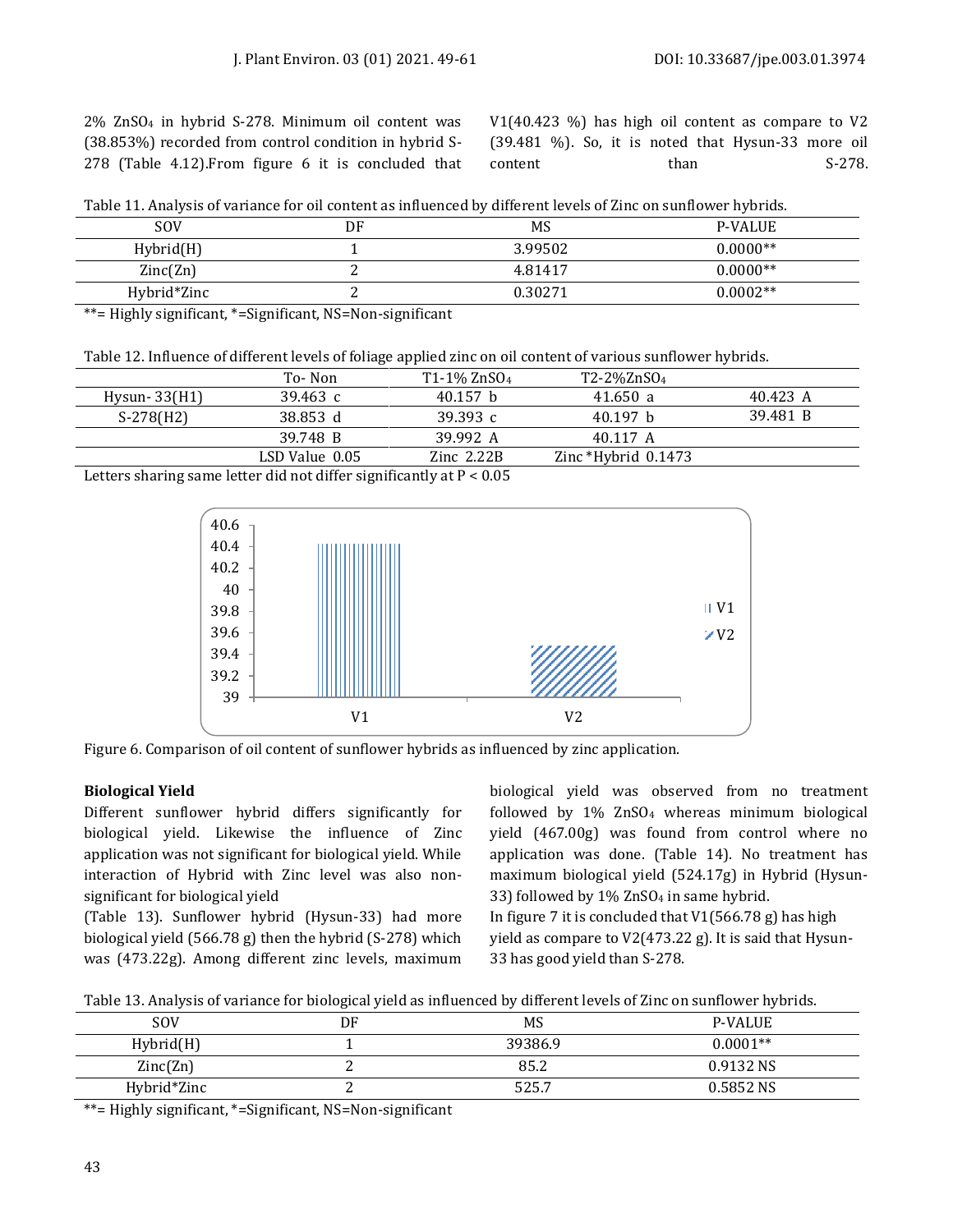| Table 14. Influence of different levels of foliage applied zinc on biological yield of various sunflower hybrids. |  |  |
|-------------------------------------------------------------------------------------------------------------------|--|--|
|                                                                                                                   |  |  |

|                 | To- Non                                                                  | T1-1% ZnSO <sub>4</sub> | T2-2%ZnSO <sub>4</sub> |          |
|-----------------|--------------------------------------------------------------------------|-------------------------|------------------------|----------|
| Hysun- $33(H1)$ | 581.33 a                                                                 | 558.00 a                | 561.00 a               | 566.78 A |
| $S-278(H2)$     | 467.00 b                                                                 | 480.00 b                | 472.67 b               | 473.22 B |
|                 | 524.17 A                                                                 | 519.00 A                | 516.83 A               |          |
|                 | LSD Value 0.05                                                           | Zinc 2.228              | Zinc Hybrid 39.218     |          |
|                 | $\mathbf{v} = \mathbf{v} \cdot \mathbf{v} = \mathbf{v} \cdot \mathbf{v}$ | .                       |                        |          |

Letters sharing same letter did not differ significantly at P < 0.05





#### **Achene Yield**

Different sunflower hybrid differs highly significantly for achene yield. (Table 15) Likewise the influence of Zinc application was also highly significant for achene number. (Table 15) While interaction of Hybrid with Zinc level was also highly significant for achene yield. (Table 15) Sunflower hybrid (Hysun-33) had more achene yield. (189.19g) then the hybrid (S-278) which was (174.33g). Among different zinc levels, maximum achene yield, was observed from application of ZnSO4 (2%) followed by 1 % ZnSO4 whereas minimum achene number (168.72 g) was found from control where no application was done. (Table 16). 2  $%$  ZnSO<sub>4</sub> has maximum achene yield (205.89 g) in Hybrid (Hysun-33) followed by 2% ZnSO4 in hybrid S-278. Minimum achene yield was (168.72 g) recorded from control condition in hybrid S-278 (Table 16). From figure 8 it is concluded that V1 (189.19) has high achene yield as compare to V2 (174.33 g). So, it is noted

that Hysun-33 more achene yield than S-278.

|  |  | Table 15. Analysis of variance for achene yield as influenced by different levels of Zinc on sunflower hybrids. |
|--|--|-----------------------------------------------------------------------------------------------------------------|
|  |  |                                                                                                                 |

| <b>SOV</b>  | DF | MS      | <b>P-VALUE</b> |
|-------------|----|---------|----------------|
| Hybrid(H)   |    | 2568.06 | $0.0000**$     |
| Zinc(Zn)    |    | 1981.06 | $0.0000**$     |
| Hybrid*Zinc |    | 115.06  | $0.0015**$     |
|             |    |         |                |

\*\*= Highly significant, \*=Significant, NS=Non-significant

| Table 16. Influence of different levels of foliage applied zinc on achene yield of various sunflower hybrids. |
|---------------------------------------------------------------------------------------------------------------|
|---------------------------------------------------------------------------------------------------------------|

|                                                                       | To-Non         | T1-1% ZnSO <sub>4</sub> | T2-2%ZnSO <sub>4</sub>    |          |
|-----------------------------------------------------------------------|----------------|-------------------------|---------------------------|----------|
| $Hvsun-33(H1)$                                                        | 173.33 d       | 188.33 b                | 205.89 a                  | 189.19 A |
| $S-278(H2)$                                                           | 164.11 e       | 175.67 d                | 183.22 c                  | 174.33 B |
|                                                                       | 168.72 C       | 182.00 B                | 194.56 A                  |          |
|                                                                       | LSD Value 0.05 | $\rm Zinc~2.22B$        | $\rm Zinc$ *Hybrid 2.5024 |          |
| attava ahaying sama lattar did nat diffay significantly at $D \neq 0$ |                |                         |                           |          |

Letters sharing same letter did not differ significantly at P < 0.05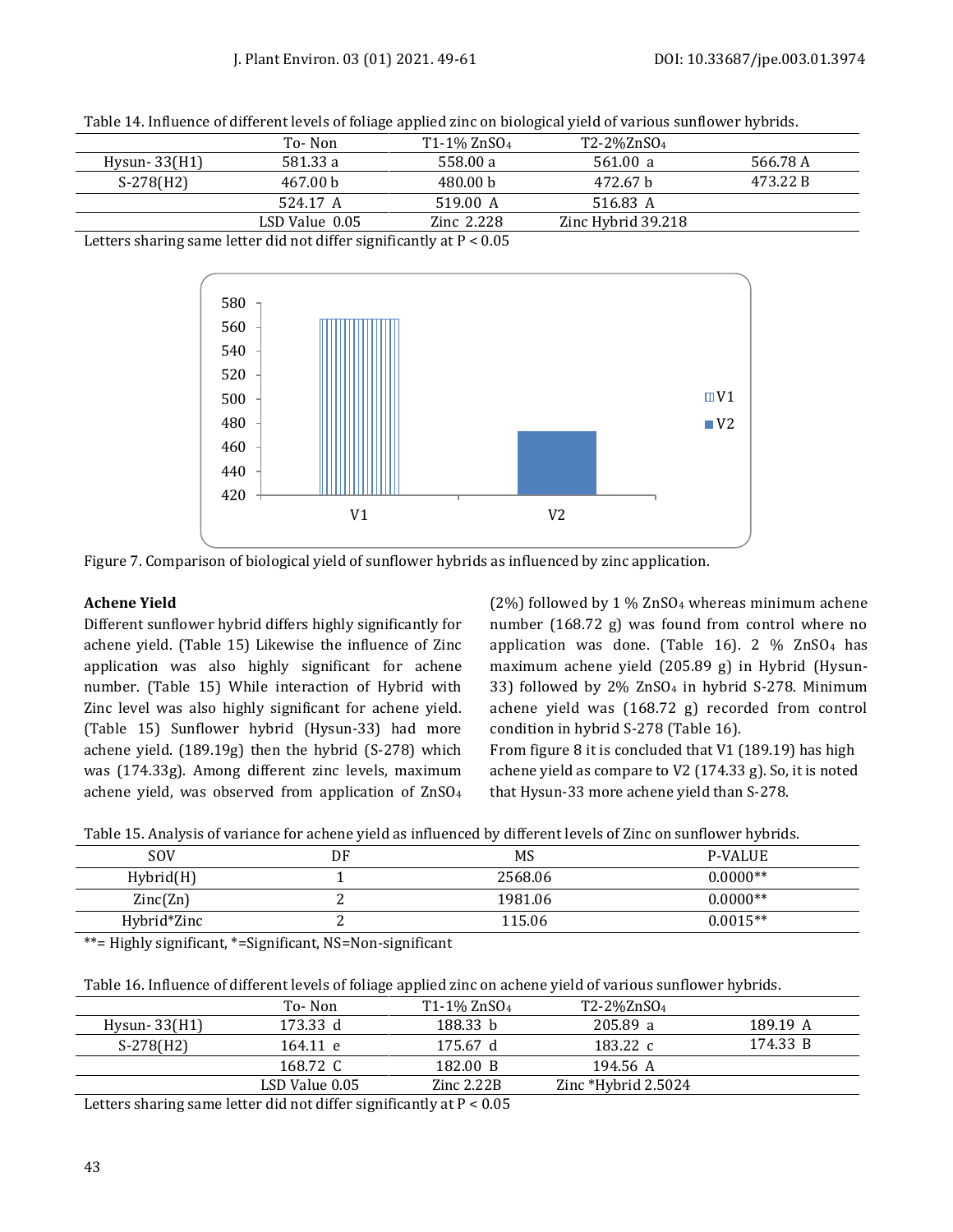

Figure 8. Comparison of achene yield of sunflower hybrids as influenced by zinc application.

Plant height is precise vital trait as it affects the constancy of the plant i.e., the opposition to lodging. Sunflower is usually a big plant. Several wild type can reach 4-5m whereas cultivated ones are typically near 150-200 cm tall. The tallness of plants is precise rely on soil and climatic conditions whereas scarcity or deprived nutrition soil severely decrease it. The analysis of variance shown that  $ZnSO<sub>4</sub>$  has significant effect (P < 0.01) on height of plant. The maximum plant height was by use of 2% ZnSO4 consumption. The valuable result of zinc on height of plant might be due to its vital for production of auxin and proteins in plants and it stimulate many enzymes like peptidases and proteinase. In this concern, enhancing fertilizer levels of zinc enhance plant height as seen by Gitte et al.,jadia and Fulekar, Marie and Howarth. Maximum plant height (131.07cm) was attained by Hysun-33 whereas, S-278 attain 124.66 cm plant height. These outcomes show that variance in plant height may be because of hereditary makeup. Hysun-33 was variety of average height while, S-278 was a semi dwarf variety. These match with results of Iqbal *et al*. (12) who saw that semi dwarf varieties achieved less height as related to usual height.

The potential growth of sunflower is determined from its vigorously growing stem. Significant differences were noted among different levels of zinc sulfate, hybrids and their interaction Maximum stem girth (3.18 cm) was obtained from S-278 while, Hysun-33 exhibited 2.43 cm stem diameter. These results indicate that S-278 attained more stem diameter which might be due to the reason that short stature hybrids have genetically small height but more stem diameter. These results are contradictory to Khaliq and Cheema who reported nonsignificant differences for stem girth among various sunflower hybrids. As far as zinc sulfate levels are concerned, stem girth was more with 45 kg ZnSO4 per hectare which was at par with 30 and 60 kg ZnSO4 per hectare, whereas minimum stem diameter was in control treatment. The interaction between hybrids and zinc levels showed that S-278 produced more stem girth (3.46 cm) at 45 kg ZnSO4 per hectare followed by 30 and 60 kg ZnSO4 per hectare, respectively. The less stem diameter (1.74 cm) was obtained in control by Hysun-33.

Head diameter is an important yield contributing component of sunflower. It is more or less genetically controlled character but also influenced by the environment. Significant differences were noted among different levels of zinc, hybrids and their interactions. Maximum head diameter (17.48 cm) was produced by Hysun-33 and minimum by S-278 (15.77 cm). Large size head produced by Hysun-33 might be due to genetic character of hybrid for head diameter. These results are in accordance with results found by Iqbal *et al*. As far as zinc levels are concerned, 45 kg ZnSO4 per hectare gave heads with maximum diameter (18.35 cm) as compared to minimum (14.65cm) in control. The zinc levels 60 and 75 kg per hectare produced head diameter which was at par with each other and significantly higher from 15 and 30 kg ZnSO4 per hectare, respectively but lesser from 45 kg ZnSO4 per hectare. Similar results were reported by Khurana and Chatterjee, they found that zinc application enhanced the capitulum's diameter of sunflower. Contrary to these results Mirzapour and Khoshgoftar reported that head diameter of sunflower did not increase with increasing zinc levels. For hybrids and zinc interaction the maximum head diameter (19.57 cm) was produced by Hysun-33 with 45 kg ZnSO4 per hectare which was at par with 60 kg ZnSO4 per hectare. In case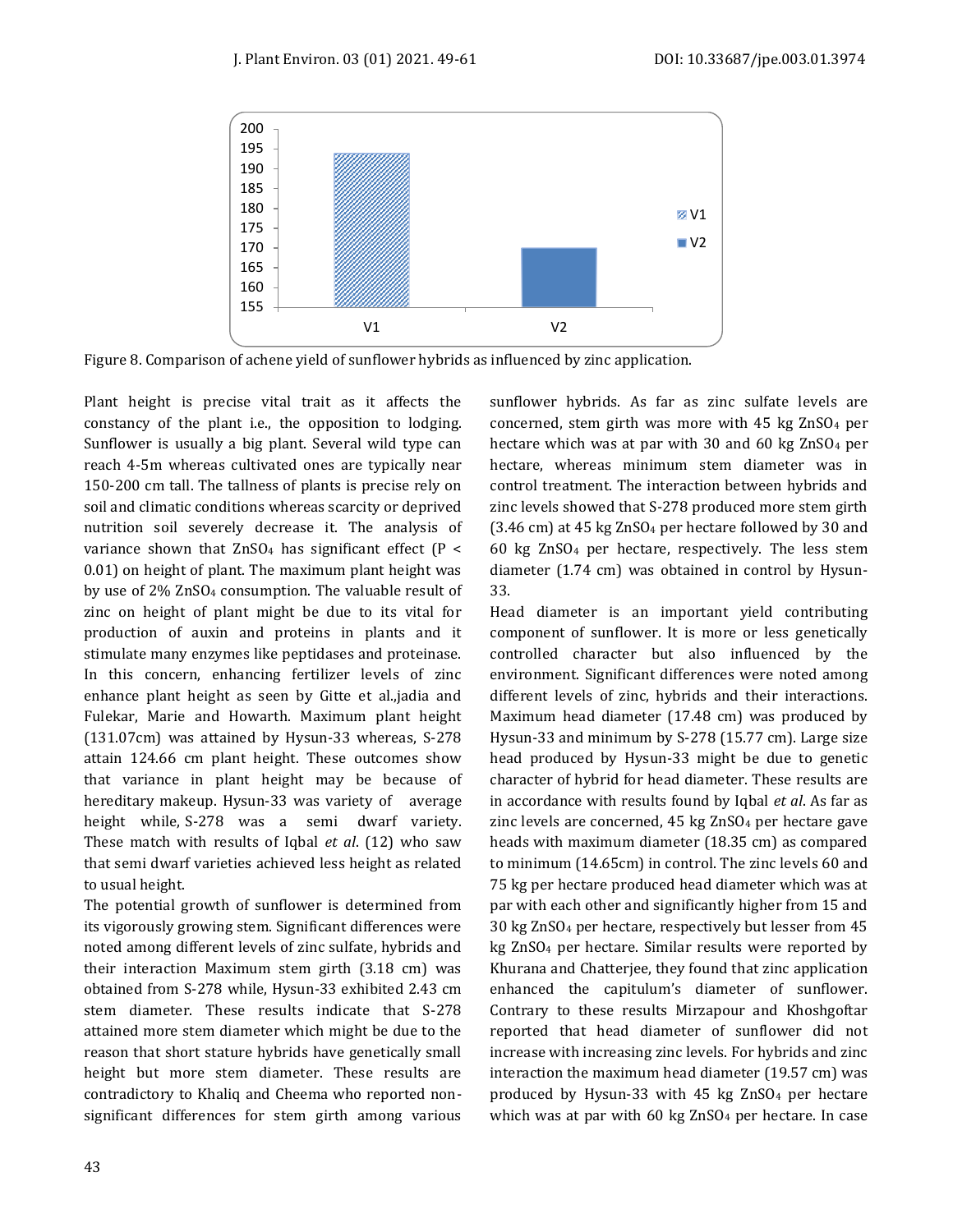of S-278, minimum head diameter was obtained in control treatment.

The achene number is a vital and effective element in yield. The analysis of variance indicated significant differences (P < 0.01) among ZnSO4 levels in relations of seed number in head. The maximum seed number in head was the use of 2% zinc sulfate. The outcome revealed that 2% ZnSO4 improved the seed number in head. My findings are similar with Praksh&Halaswamy (2004) said that spray plant leaves with  $0.3$  ZnSO<sub>4</sub> give more values of head diameter (20 cm), number of seeds per head, 1000 seed weight (62.2 g) and seed yield (1600 kg/ha). Results concerning the number of seeds per head revealed significant differences between numerous levels of zinc, hybrids and in their interactions. Maximum achenes number (940) per head was attained from Hysun-33 trailed by S-278 (860 achenes). This is because of large head size of Hysun-33 and it has dense and short size achenes in head. Significant variances between numerous sunflower hybrids were also described by Saleem and Malik. Zinc increased seeds number per head which may be because of either improved number of fertilized flowers or better progress of anthers and pollen forming capacity.

1000 achene weight is usually a main element of sunflower yield. The analysis of variance shown that ZnSO<sub>4</sub> has significant effect ( $P < 0.05$ ) on 1000 seed weight. The most 1000 achene weight was in consumption of 20 and 40 kg/ha zinc sulfate but absence of zinc sulfate had the lowest 1000 achene weight. The result showed that apply ZnSO4 increased the 1000 achene weight. Shakoori (2003) said that foliar use of zinc, had significant effect on 1000 achene weight. 1000 achene weight is a variety distinctive and is caused by hereditary aspects however its quantity is effected by conditions of maturing time. Weight of 1000-achenes is major yield element in sunflower which adds significantly to its last yield. Significant variances in 1000 achene weight of sunflower was seen in hybrids dissimilar levels of zinc and interaction among zinc levels and hybrids. In this case, greatest value for 1000 achene weight (56.011 g) was attained by S-278 trailed by Hysun-33 (52.711 g). Because the big size achenes of S-278 as compared to short size achenes of Hysun-33. These results are same by results of Ahmad *et al*. Khaliq and Cheema, Saleem and Malik. These outcomes are same with results of Mirzapour and Khoshgoftar who seen that weight of 1000-achenes was extremely

affecting yield constituent by insemination of zinc. Correspondingly Khan *et al*. and Abbas *et al*., said that significant enhance in 1000-grains weight with zinc use. Biological yield is a significant constraint to know the photosynthetic efficacy of a crop. Results about the biological yield display significant differences for biological yield per hectare of sunflower amongst numerous zinc levels and hybrids. The relations between zinc levels and hybrids were significant. The sunflower hybrid Hysun-33 revealed the greater biological yield (566.78 g) while, S-278 made less biological yield (473.22g) as it remained semi dwarf height and formed less biomass as related to standard height Hysun-33. These results are similar with Ahmad *et al*. (Yield improved by zinc use).

The last achenes yield per hectare is expressed by gathered effects of separate yield constituents. Significant differences for achenes yield of sunflower were seen between hybrids, several zinc levels and interaction among zinc and hybrid. Maximum achenes yield (193.08 g) was got by Hysun-33 whereas, S-278 created 170g. Greater yield in Hysun-33 was because of larger head diameter and greater achenes no. per head than S-278, which may be because of its good adaptableness in current climatic circumstances and advanced hereditary ability.

#### **CONFLICT OF INTEREST**

The authors declare that they have no conflicts of interest.

#### **AUTHORS CONTRIBUTIONS**

All authors have equal contribution.

#### **REFERENCES**

- Abbas, G., M.Q. Khan, M. Jamil, M. Tahir and F. Hussain. 2009. Nutrient uptake, growth and yield of wheat (*Triticumaestivum*. L) as affected by zinc application rates. International Journal of Agriculture and Biology, 11:389-96.
- Agrawal, M.M. and B.S. Verma, 1998. Effect of phosphorus and sulfur on yield, n, p and s content and uptake by sunflower crop in udic ustochrepts." Journal of Agriculture Research, 19: 375-37.
- Ahmed, N., M. Abid, and A. Rashid. 2010. Zinc fertilization impact on irrigated cotton grown in an arid soil: growth, productivity, fiber quality,